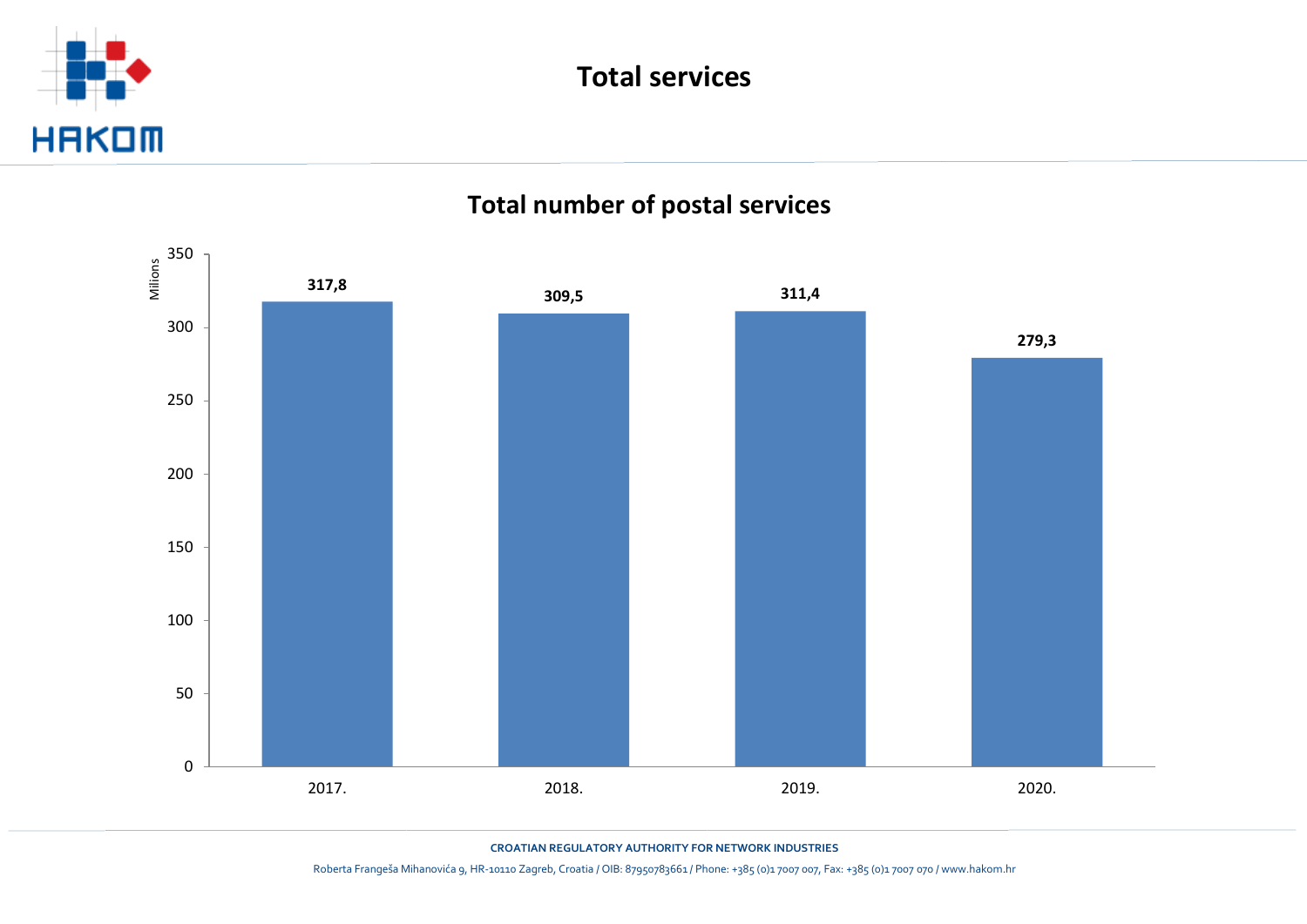





**CROATIAN REGULATORY AUTHORITY FOR NETWORK INDUSTRIES**

Roberta Frangeša Mihanovića 9, HR-10110 Zagreb, Croatia / OIB: 87950783661 / Phone: +385 (0)1 7007 007, Fax: +385 (0)1 7007 070 / www.hakom.hr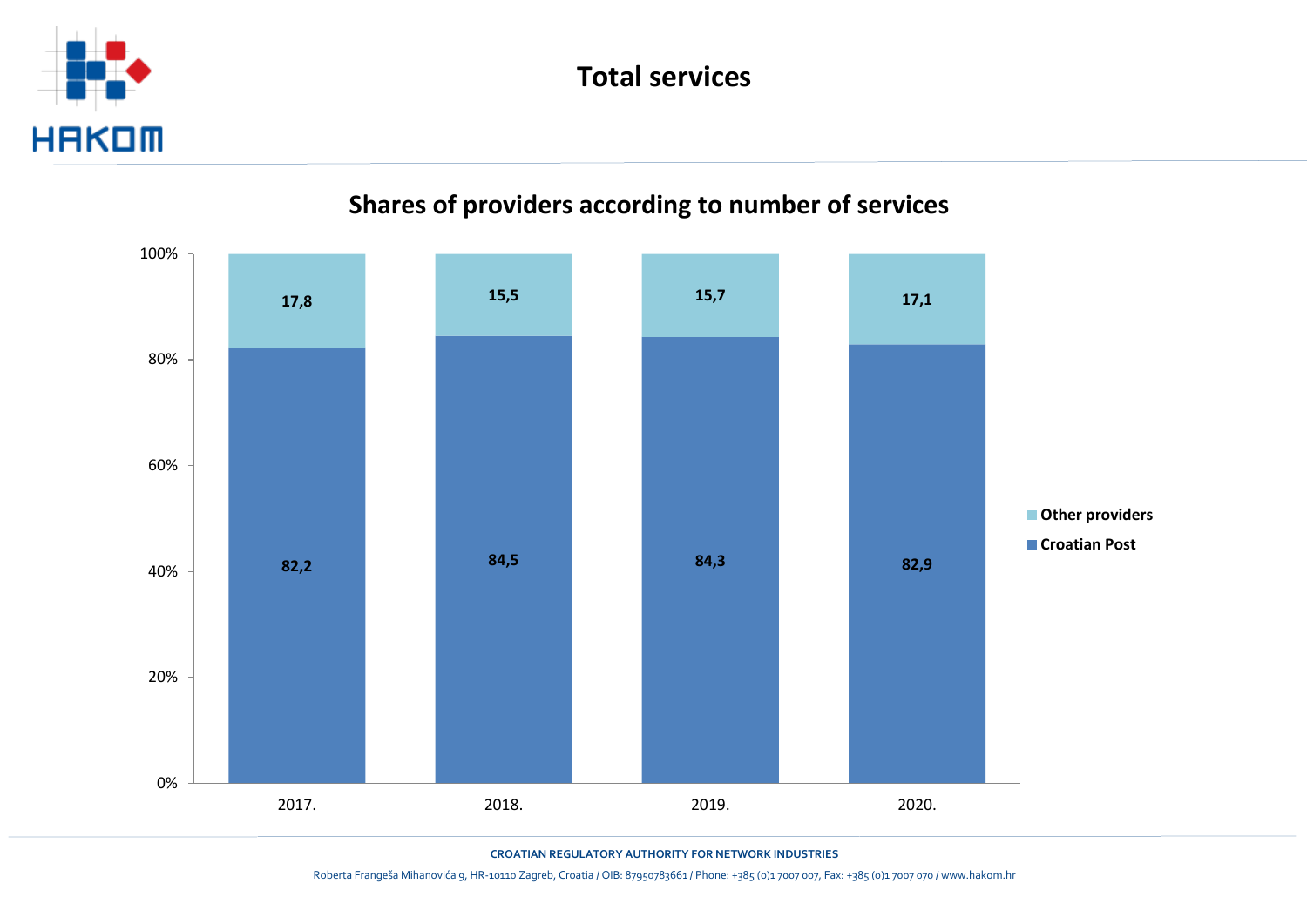

#### **Shares of national and international postal services in 2020**



**CROATIAN REGULATORY AUTHORITY FOR NETWORK INDUSTRIES**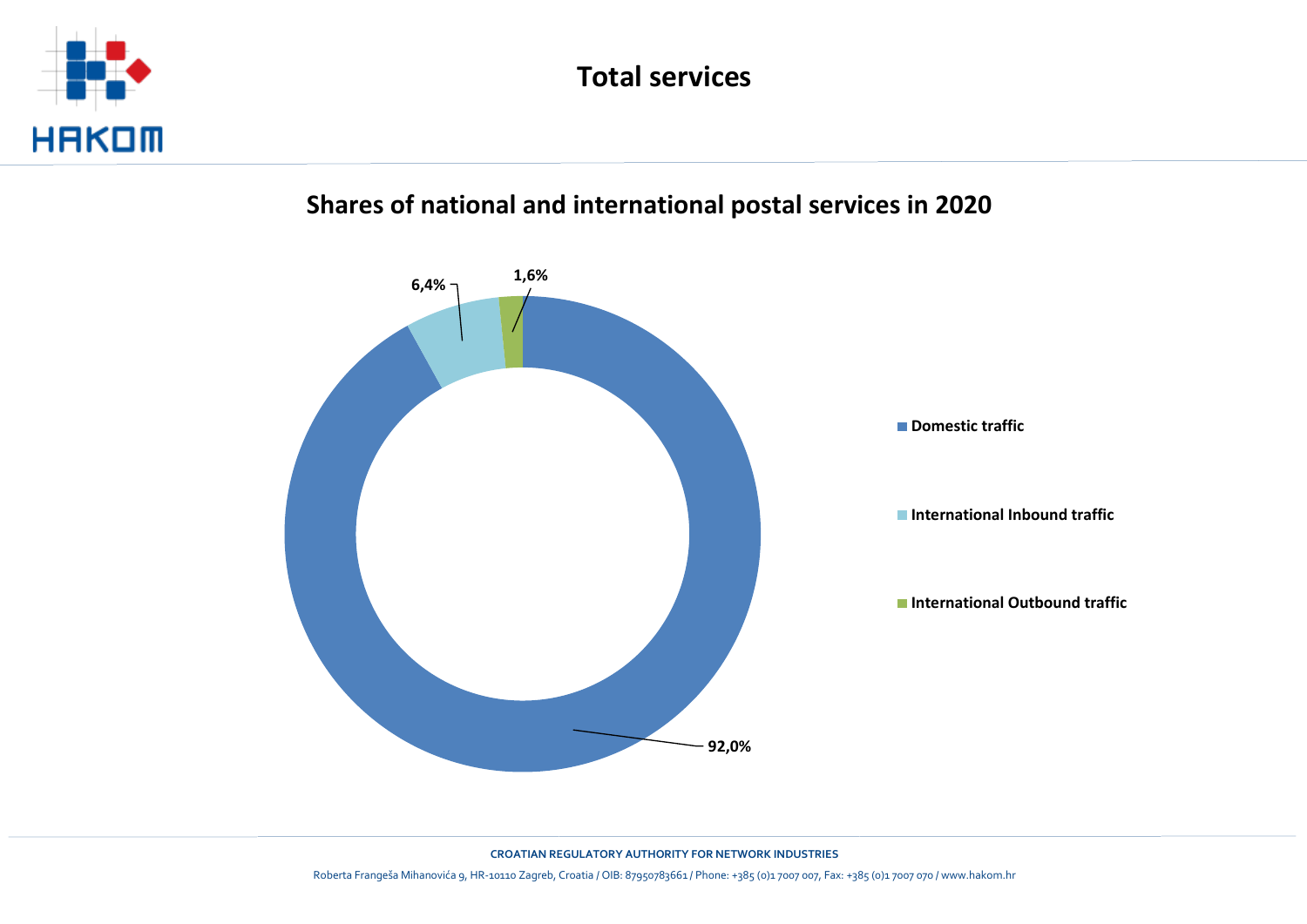





**CROATIAN REGULATORY AUTHORITY FOR NETWORK INDUSTRIES**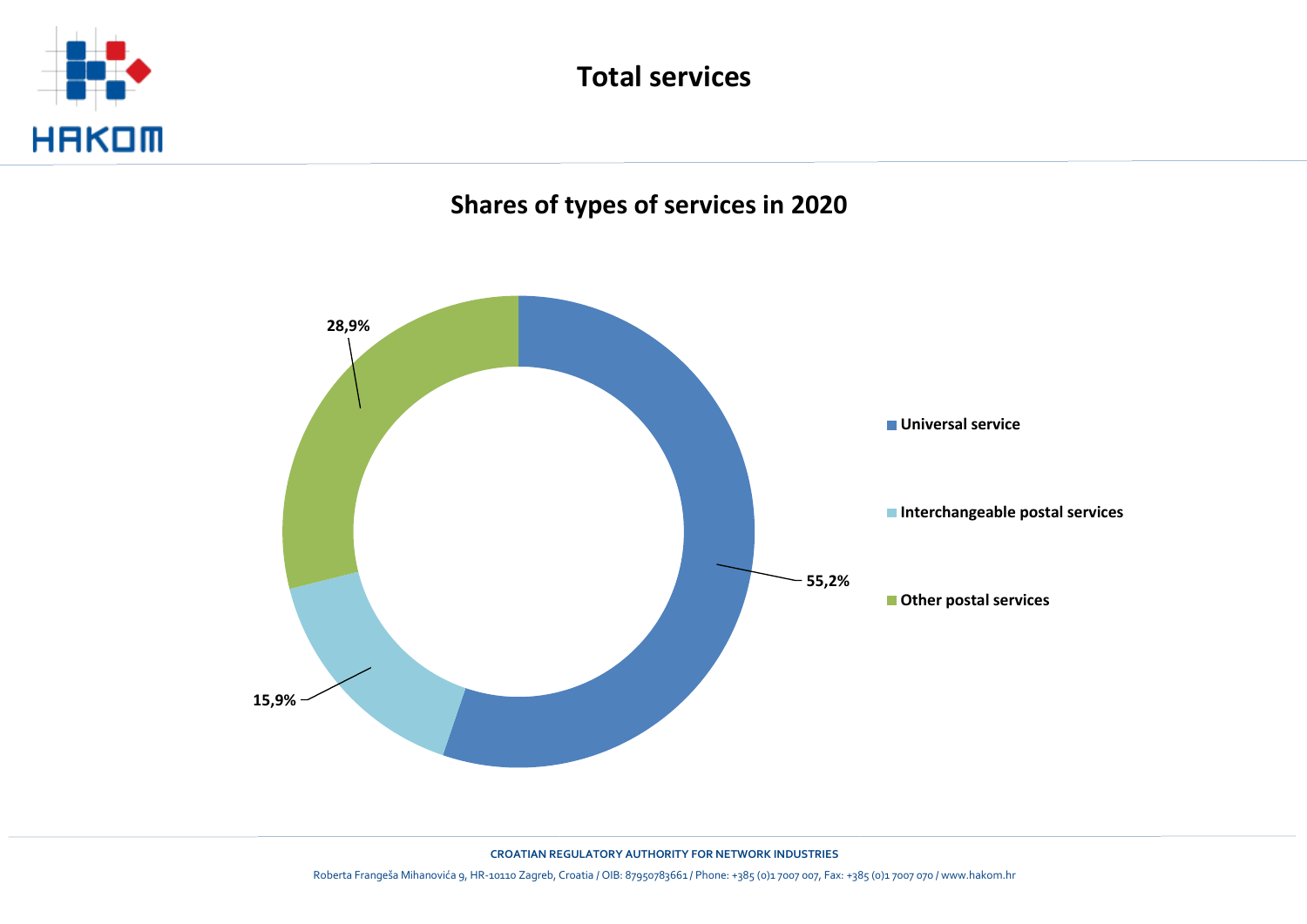





\* items of correspondence + registered mail + insured items + items for blind persons + direct mail

**CROATIAN REGULATORY AUTHORITY FOR NETWORK INDUSTRIES** Roberta Frangeša Mihanovića 9, HR-10110 Zagreb, Croatia / OIB: 87950783661 / Phone: +385 (0)1 7007 007, Fax: +385 (0)1 7007 070 / www.hakom.hr